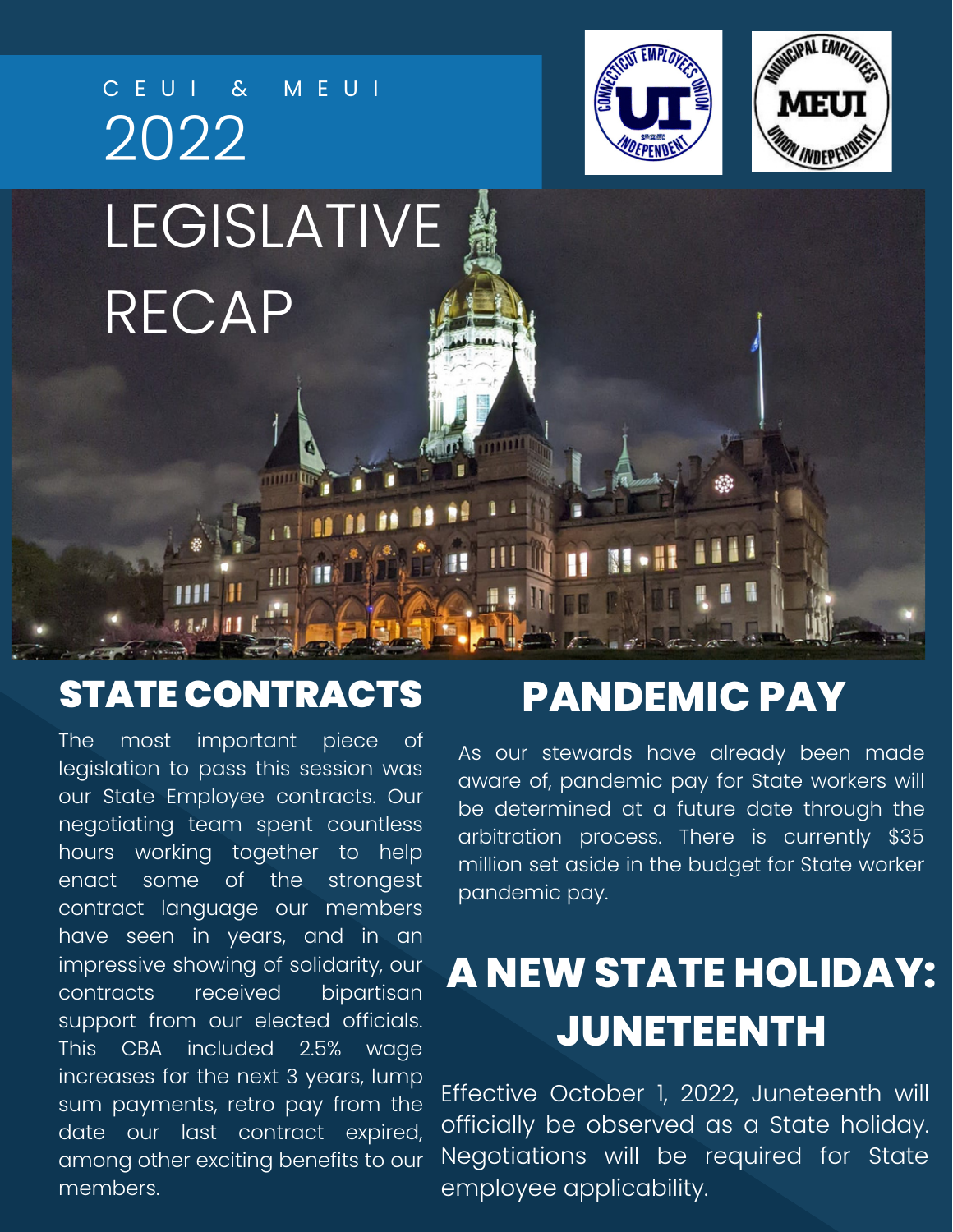### **S.B. 215 - An Act Concerning Engineering, Maintainer and Open Positions at the DOT**

S.B. 215 originally began as a bill focused solely on the recruitment of entry level DOT engineers. As the legislative session moved forward, this bill was amended to include entry level DOT Maintainer positions. House Chair of Transportation Roland Lemar said it best during his floor debate of the bill when he said that "Maintainer 1 and 2 positions are in many ways the heartbeat of the Dept. of Transportation." It is due largely to this fact, coupled with more than 700 current vacancies for DOT Maintainer 1's and 2's here in the state, that this legislation couldn't have come at a better time.

In collaboration with our Transportation co-chairs, we worked on lobbying House of Representative rank and file members and leadership to make sure the bill was called before the end of the legislative session. Due to all of their efforts we will now see this important bill move on to the Governor's desk. Once signed, this legislation will put all DOT Maintainer 1 and 2 positions on continuous recruitment through 2025. This legislation will also streamline the hiring processes for these and other positions within the DOT by requiring DAS and the DOT to make job offers within 120 days of receiving an application.

#### **STATE CONTRACTING STANDARDS BOARD**

This year's budget implementer includes \$450,000 to restore funding to the State Contracting Standards Board. The SCSB is tasked with reviewing state contracts to ensure they comply with state law and are using tax dollars efficiently

# **TAX BREAKS**

- 100% pension/annuity income exemption up to \$75,000 for single filers and \$100,000 for joint filers beginning tax year January 1, 2022.
- Car Tax cap at 32.45 mills beginning with assessment year October 1, 2021.
- EITC at 41.5% for tax years commencing on or after January 1, 2023.